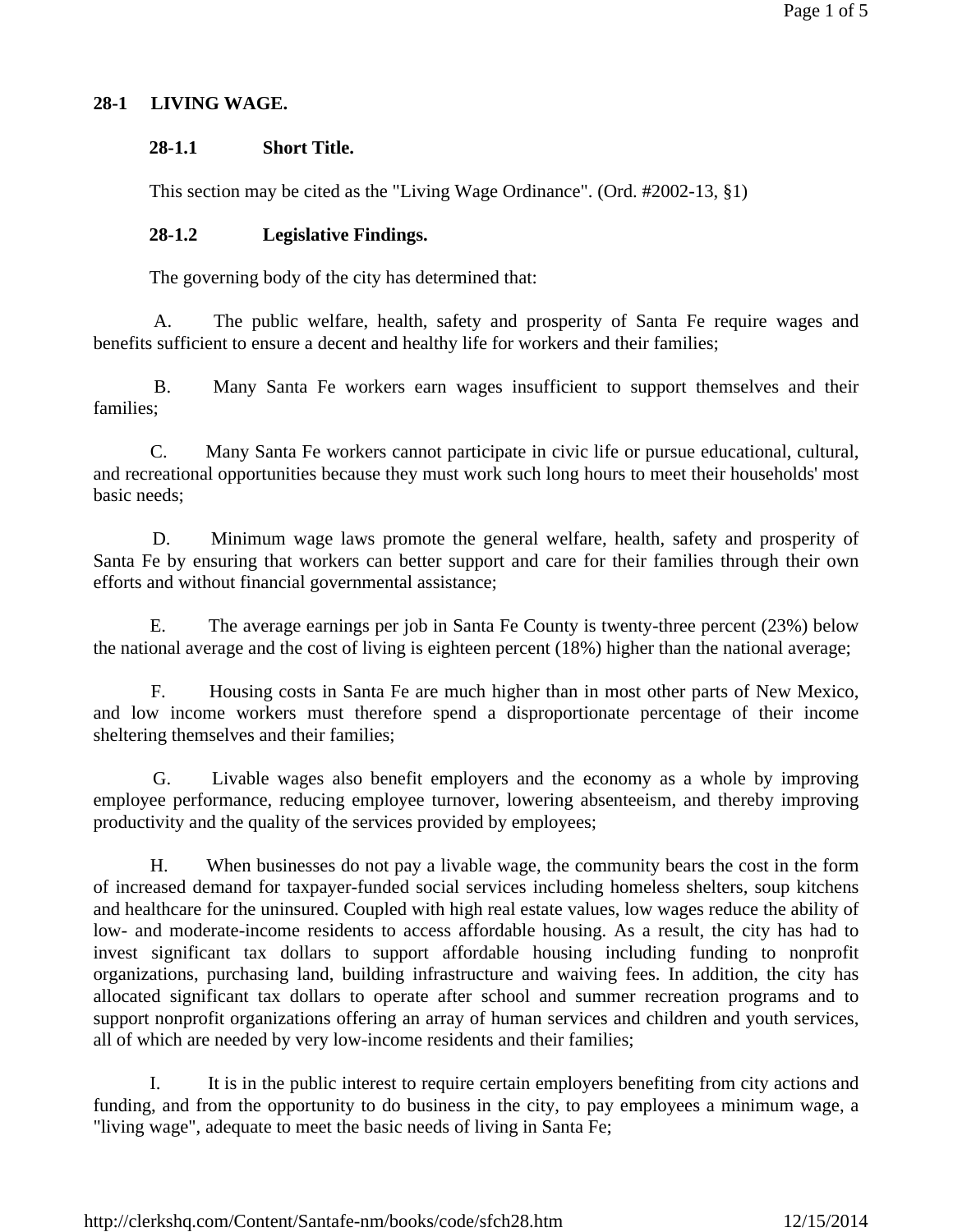J. According to the 2000 Census, approximately twelve and three-tenths percent (12.3%) of the Santa Fe community lives below the poverty level; and

 K. According to the New Mexico department of labor, twenty-three and one-half percent (23.5%) of Santa Feans who are employed in the nongovernmental sector earn hourly wages of ten dollars and fifty cents (\$10.50) per hour or less.

 L. The governing body has reviewed the impact of previous minimum wage increases, relevant studies and other appropriate data, and finds that the city's minimum wage should be upwardly adjusted each year to keep pace with increases in the cost of living.

 M. The governing body has found that limiting coverage of the minimum wage just to businesses with twenty-five (25) or more employees has hindered compliance and has created an uneven playing field among local businesses.

(Ord. #2002-13, §2; Ord. #2003-8, §1; Ord. #2007-43, §1)

# **28-1.3 Authority of the City of Santa Fe.**

 This Living Wage Ordinance is adopted pursuant to the general welfare and police powers conferred upon the city of Santa Fe by §3-17-1 et seq. and §3-18-1 et seq. NMSA 1978, pursuant to the powers conferred upon the city of Santa Fe by New Mexico Constitution, Article X §§6(D) and 6 (E) and the Municipal Charter Act §3-15-1 et seq. NMSA 1978, which have been exercised by the city's adoption of its "Santa Fe Municipal Charter". (Ord. #2002-13, §3; Ord. #2003-8, §2)

### **28-1.4 Purpose.**

The purposes of this section are:

 A. To have the city of Santa Fe set an example for the public and private sectors by paying its employees a minimum wage adequate to meet the basic needs of living in Santa Fe.

 B. To raise the income of low-income employees of employers who contract with the city, receive grants, subsidies or other benefits from the city or benefit from the opportunity to do business in Santa Fe.

(Ord. #2002-13, §4; Ord. #2003-8, §3)

### **28-1.5 Minimum Wage Payment Requirements.**

A. The following shall pay the minimum wage:

 (1) The city of Santa Fe to all full-time permanent workers employed by the city. However, the provisions of this section are expressly limited by and subject to future union negotiations in compliance with the Fair Labor Standards Act and subsequent appropriations by the governing body in compliance with the Bateman Act;

 (2) Contractors for the city, that have a contract requiring the performance of a service including construction services but excluding purchases of goods, shall pay the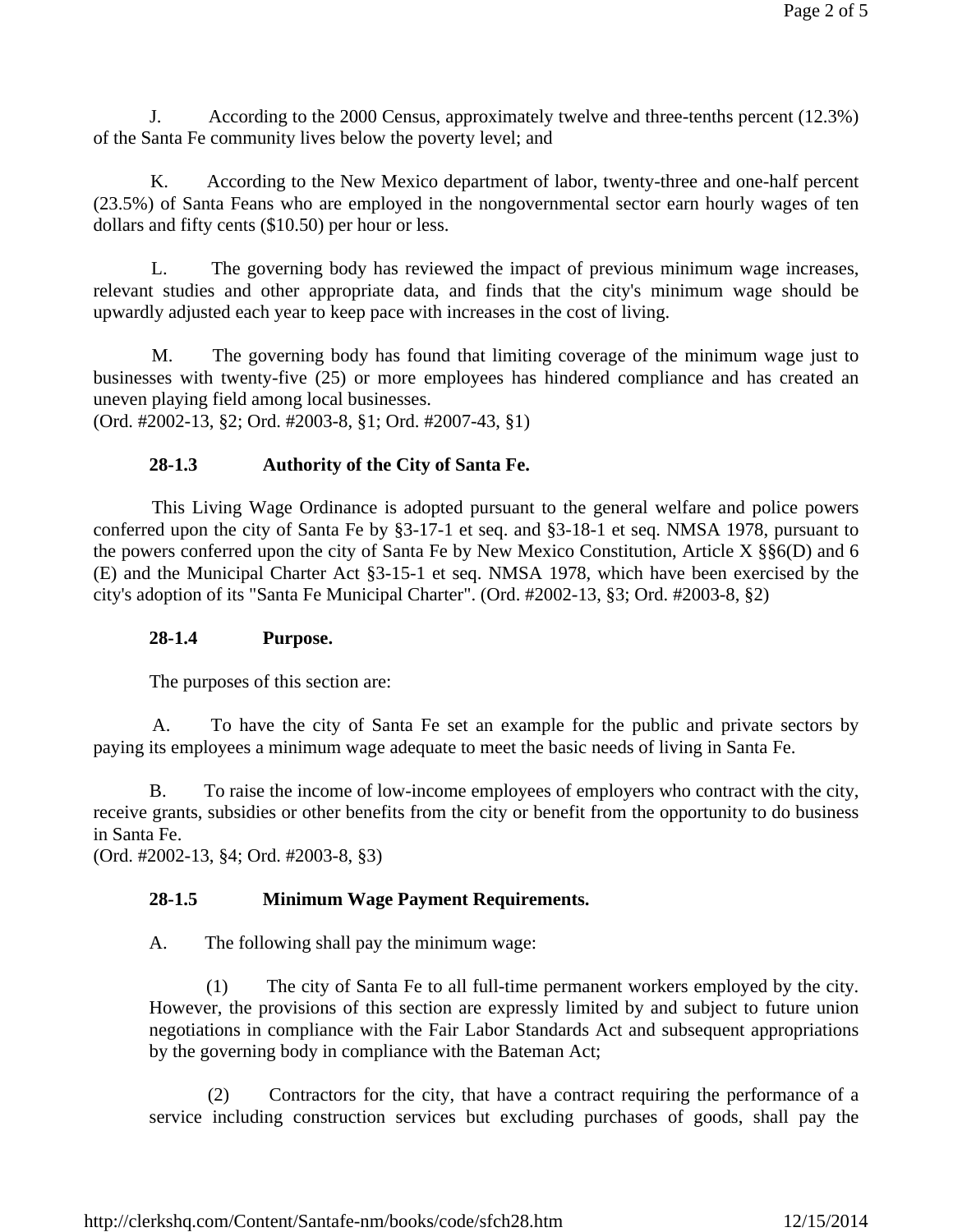minimum wage to their workers and subcontractors performing work under the contract if the total contract amount with the city is, or by way of amendment becomes, equal to or greater than thirty thousand dollars (\$30,000.); and

 (3) Businesses receiving assistance relating to economic development in the form of grants, subsidies, loan guarantees or industrial revenue bonds in excess of twenty-five thousand dollars (\$25,000.) to those employed by such entity for the duration of the city grant or subsidy; and

 (4) Businesses required to have a business license or business registration from the city of Santa Fe and nonprofit organizations shall pay the minimum wage to their workers for all hours worked within the city of Santa Fe that month. For purposes of this paragraph, worker shall not include any person who is related by blood or by marriage to any person who may have or possess any ownership interest in the business that employs them. For purposes of identifying persons entitled to be paid the minimum wage, all individuals employed by or providing work to the business for compensation, whether on a part-time, full-time or temporary basis, during a given month shall be counted as a worker. This definition shall include contingent or contracted workers, and persons made available to work through the services of a temporary service, staffing or employment agency or similar entity. However, interns working for a business for academic credit in connection with a course of study at an accredited school, college or university or persons working for an accredited school, college or university while also attending that school, college or university, or persons working for a business in connection with a court-ordered community service program such as teen court or workers who are in an apprenticeship program in a 501C(3) organization (such as the Santa Fe Opera) shall not be counted as a worker for such purposes.

 B. Beginning January 1, 2004, the minimum wage shall be an hourly rate of eight dollars and fifty cents (\$8.50). In computing the wage paid for purposes of determining compliance with the minimum wage, the value of health benefits and childcare shall be considered as an element of wages. On January 1, 2006, the minimum wage shall be increased to an hourly rate of nine dollars and fifty cents (\$9.50). Beginning January 1, 2009, and each year therafter, the minimum wage shall be adjusted upward by an amount corresponding to the previous year's increase, if any, in the consumer price index for the western region for urban wage earners and clerical workers.

 C. For workers who customarily receive more than one hundred dollars (\$100.) per month in tips or commissions, any tips or commissions received and retained by a worker shall be counted as wages and credited towards satisfaction of the minimum wage provided that, for tipped workers, all tips received by such workers are retained by the workers, except that the pooling of tips among workers shall be permitted.

 D. Nonprofit organizations whose primary source of funds is from Medicaid waivers are exempt.

 E. Staff shall contract for a study or studies to review the impact of changes made to the Living Wage Ordinance approved as Ordinance No. 2007-43 on businesses of less than ten employees and on the student drop-out rate. The study shall be presented to the governing body no later than July 1, 2009.

(Ord. No. 2002-13, §5; Ord. #2003-8, §4; Ord. #2005-40; Ord. #2007-43, §2)

http://clerkshq.com/Content/Santafe-nm/books/code/sfch28.htm 12/15/2014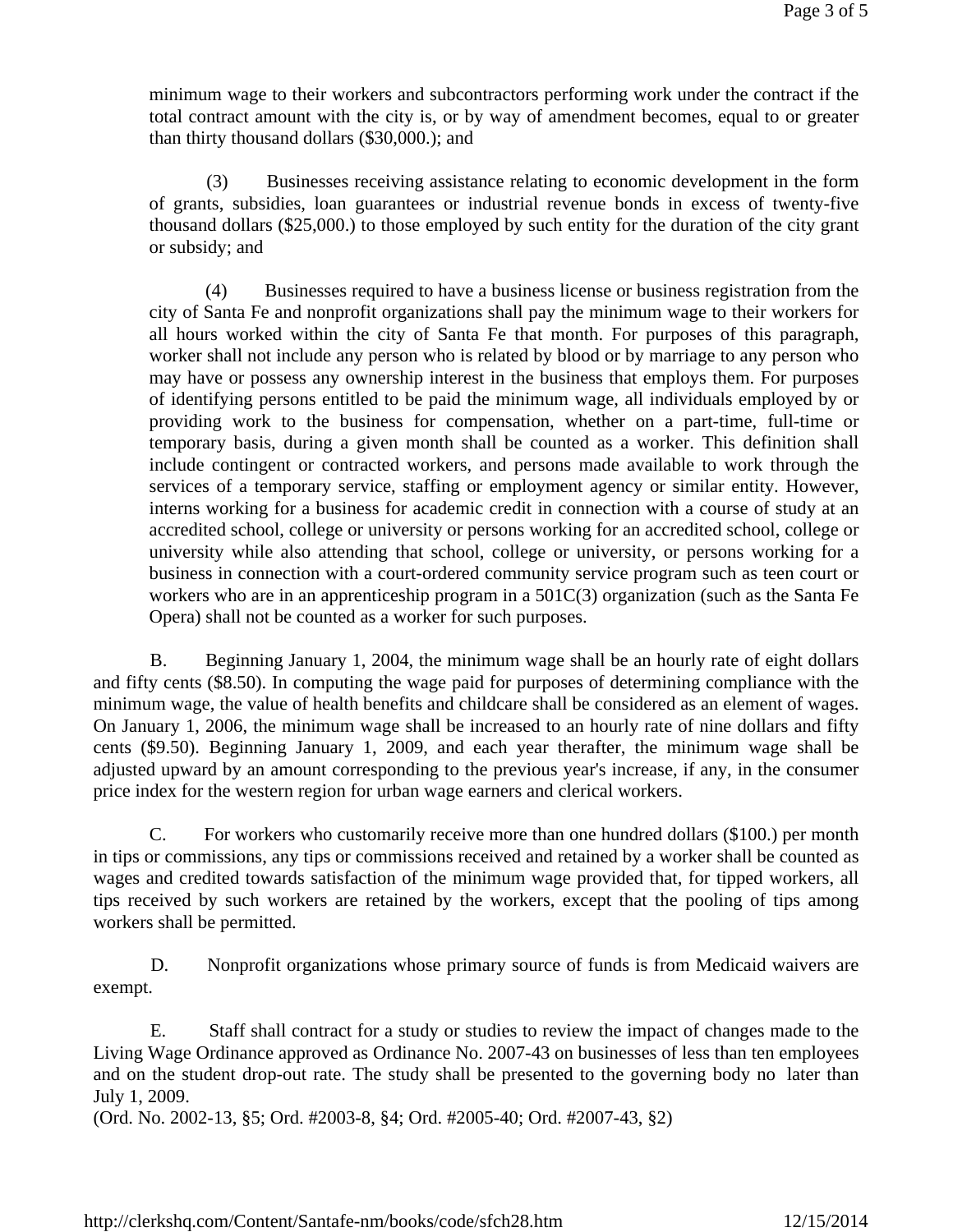# **28-1.6 Prohibitions Against Retaliation and Circumvention.**

 A. It shall be unlawful for any employer or employer's agent or representative to take any action against an individual in retaliation for the exercise of or communication of information regarding rights under this section. This section shall also apply to any individual that mistakenly, but in good faith, alleges noncompliance with this section.

 B. Taking adverse action against an individual within sixty (60) days of the individual's assertion of or communication of information regarding rights shall raise a rebuttable presumption of having done so in retaliation for the assertion of rights.

 C. It shall be unlawful for any business or employer to intentionally circumvent the requirements of this section by contracting portions of its operation or leasing portions of its property. (Ord. #2002-13, §6; Ord. #2003-8, §5)

# **28-1.7 Reserved.**

**Editors Note:** Former subsection 28-1.7, Compliance Through Collective Bargaining Process, previously codified herein and containing portions of Ordinance No. 2002-13, was repealed in its entirety by Ordinance No. 2004-38.

# **28-1.8 Enforcement; Remedies.**

 A. *Administrative Enforcement.* The city manager, or his/her designee, is authorized, as appropriate and as resources permit, to enforce this section. The city manager is authorized to investigate possible violations of this section. Where the city manager, after a proceeding that affords a suspected violator due process, concludes that a violation has occurred, the city manager may issue orders to the employer appropriate to effectuate the complaining person's rights, including but not limited to back pay and reinstatement. The city manager also has the power to order termination of any and all economic benefit derived by any offending party from the city and has the power to revoke the employer's business license or registration.

 B. *Criminal Penalty.* A person violating this section shall be guilty of a misdemeanor and, upon conviction, for each offense may be subject to fines and imprisonment as set forth in Section 1-3 SFCC 1987. A person violating any of the requirements of this section shall be guilty of a separate offense for each day or portion thereof and for each worker or person as to which any such violation has occurred.

 C. *Other Remedies.* The city, any individual aggrieved by a violation of this section, or any entity the members of which have been aggrieved by a violation of this section, may bring a civil action in a court of competent jurisdiction to restrain, correct, abate or remedy any violation of this section and, upon prevailing, shall be entitled to such legal or equitable relief as may be appropriate to remedy the violation including, without limitation, reinstatement, the payment of any wages due and an additional amount as liquidated damages equal to twice the amount of any wages due, injunctive relief, and reasonable attorney's fees and costs.